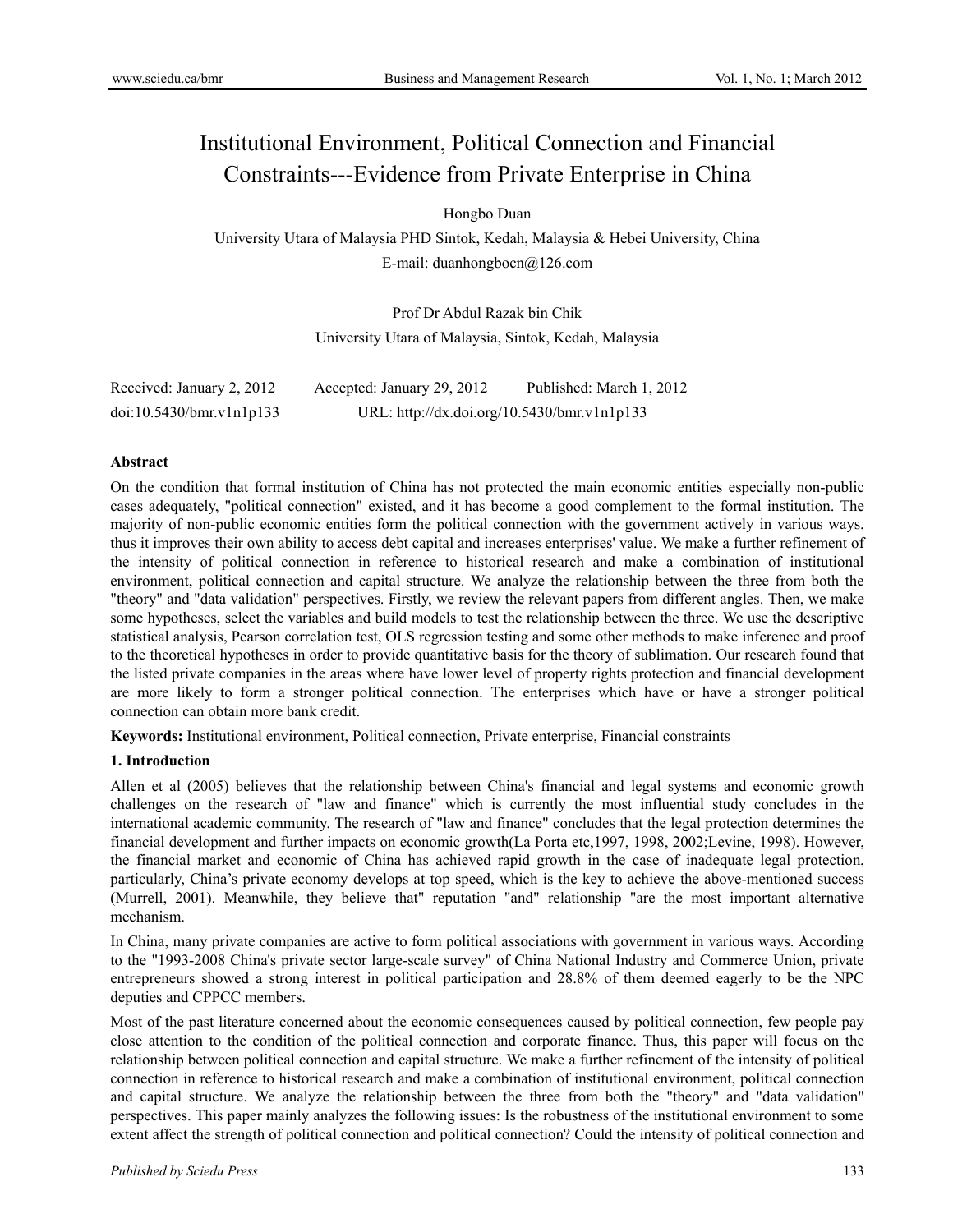political connection reduce the financial constraints, thus affect the financial consequences? If so, how much influence on the results for the financing - capital structure?

# **2. Study Design**

# *2.1 Research hypothesis*

The paper proposed the following four hypothesis on the base of the relationship between institutional environment, political association and the capital structure:

(1)The level of inetllectual property and political connection

In accordance with national laws, intellectual property are endow to qualified authors, inventors or owners of the results within a certain period of time to enjoy the exclusive rights, generally including copyright and industrial property rights. Intellectual property protection has become the strategic commanding point in the international economic order and become the focus of national competition.

Intellectual property protection is still in development stage in China and the research of China's intellectual property began relatively late, thus a bit weak in intellectual property protection. In law, although the provisions of intellectual property protection in China have reached a considerable height, the fact is it can not play the corresponding effect.

Inadequate protection of intellectual property under the local environment, whether the Chinese private enterprises are able to promote their survival and development by other alternative mechanisms, private enterprise where property protection is in different affect their levels of political connection. Based on the above statement, we proposed a hypothesis of this article:

H1: Private enterprises where the worse the level of intellectual property protection, the easier the formation of political connection with the government.

(2) The degree of government intervention and political connection

Government intervention also called macro-control is the government's overall management of the national economy and it is national government, especially the central government's economic functions. Government intervention is mainly as follows: the nation takes advantage of economic policies, economic regulations, planning guidance and the necessary administration to play a regulatory role on the effective functioning of the market economy.

Since the Third Plenary Session of the Fourth Central Committee, China's macro-control has initially formed a model that in the central coordination, mainly based on planning, taxation, financial sector, and simultaneously make use of indirect means to control and guide the activities of market. The ability and level of macro-control has scaled a new step. However, China's macro-control also faces the problems that the lack of coordination among the various departments, fiscal and financial risk increases and "rent-seeking" behavior problems occur frequently.

We can not ignore the fact that enterprises contacts with tax authorities, regulatory authorities, environmental protection departments, police departments and other departments for the sake of reaching an agreement with government to facilitate their access to bank credit and a series of acts of political connection, further to promote enterprise development. Hermann et al (2002) examined the trading relationship between transition state government and enterprise, their research shows that because government departments can intervene in the enterprises according to the rules, they receive considerable rental income. The expenditure of corporate bribes to government officials has a direct correlation with the reduction of government intervention. Thus this article proposes hypothesis 2:

The greater the degree of government intervenes of the private enterprises, the easier the formation of political connection with the government.

(3) Regional financial development and political connection

Finance is the core of modern economy and it has very important strategic significance for the rising of one country. China as the world's largest emerging economies, the relationship between national economic development and finance is of particular relevance. On April 30, 2008, the CPC Beijing Municipal Committee, Beijing Municipal Government issued the "views on the promotion of the financial industry of the capital". "Views" pointed that: Beijing is the country's financial decision-making center, financial management center, information and financial services center and put forward the goal to build Beijing into an internationally influential financial center city. On March 25, 2009, the State Council considered and adopted the "views that Shanghai should speed up the development of modern service industry and advanced manufacturing, build Shanghai into an international financial center and an international shipping center." Different levels of financial development of cities determine different competitiveness, the level of the financial center promotes the development of the local business.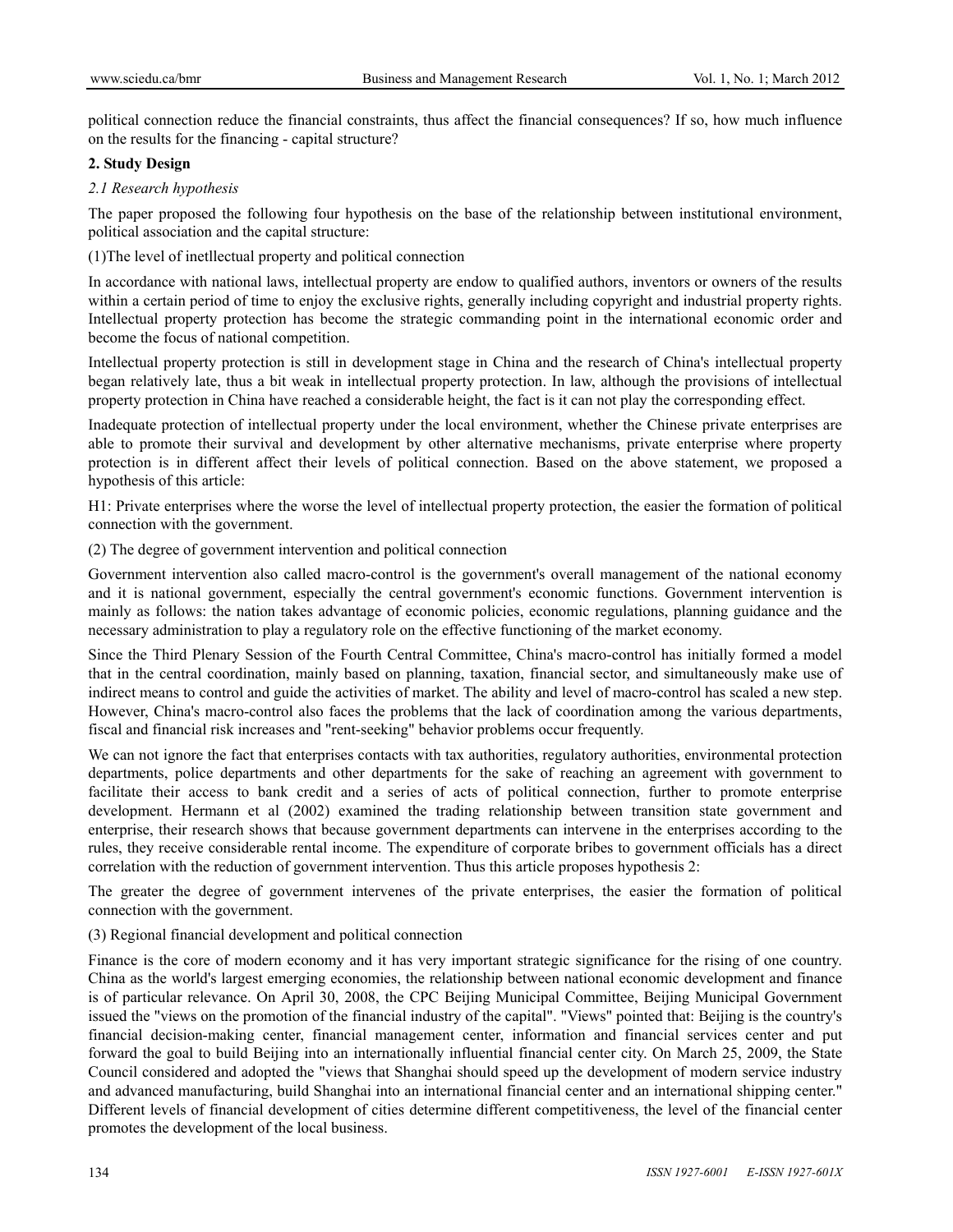In order to assess the levels of financial development of different cities, we analyzed each city's financial, economic, ecological environment, human resource indicators based entirely on objective data from the perspective of financial capabilities. The study found that the levels of financial development among regions showed a large gap (Zhou Li, Wang Ziming, 2002).

As the levels of financial development among regions are different, private enterprises make different financial decisions. The level of financial development in the more backward areas are more likely to restrict financing channels for private enterprises greater, the funding difficulties for the development of private enterprises are more obvious, so the enterprises are more motivated to obtain their own development through informal channels, that is, to form political connection with the government. So we propose hypothesis 3:

H3: the worse the level of financial development where the private enterprises locate, the easier the formation of political connection with the government.

(4)The strength of political connection capital structure

Establishment of the political connection can bring multiple benefits to the enterprises. One of the most important benefits is to access to bank loans. In China, more and more private entrepreneurs actively participate in politics, many of whom become deputies or CPPCC members at all levels (Li Shenglan, 2006).

Johnson & Mitton(2003), Kwahja & Mian(2005), Fraser, Zhang & Derashid(2006), Charumilind, Kali & Wiwattanakantang(2006), Claessens, Feijen & Laeven(2007)studied the influence of political connection on the bank loans about Malaysia, Pakistan, China, Thailand and Brazil respectively and found that in emerging markets, political connection help enterprises to obtain bank loans.

The strength of political connection is an important criterion to measure the political relevance and the past literature mostly limited their study on the phenomenon of political connection whether it is associated. Very few people further distinction on the strength of association for. This paper argues that it is not enough to study the connection only to explain the relationship between the institutional environment and the role of alternative political connection and political connection to the consequences associated with the financing. Enterprises which have different strength of Political connection are different in the financing effectiveness with the use of political connection and are different in levels of obtaining credit, thus affecting the company's capital structure. Therefore, we propose the fourth hypothesis of this paper:

H4: Private enterprises which have political connection and the stronger strength of political connection are easier to obtain more bank credit.

## *2.2 Sample screening and data sources*

In this paper, we chose the private companies as a research source of data is because the state company itself is government enterprise, therefore, the problem is government-controlled study but not the study of the political connection. As for the cost of government control of disorder and tyranny are not included in this paper. Because private companies are better able to explain the financing consequences of political connection, while it is not easy to obtain data from small and medium private companies, so this paper uses data from listed private enterprises.

*2.3 Model and variable definition* 

(1) To test hypothesis 1, hypothesis 2 and hypothesis 3, we construct the following multiple linear regression model to analyze the influence of institutional environment on the strength of the political connection, the regression equation to be tested is set:

$$
PC = \alpha + \beta_1 IE + \beta_2 \chi + \beta_3 Ind + \beta_4 Year + \varepsilon
$$
\n(1)

In which,  $\alpha$  is the intercept,  $\beta_1 - \beta_4$  is the coefficient,  $\epsilon$  is the residuals.

In equation (1), ①PC(Political Connection)is explanatory variable, expression of political connection. This selection of two indicators to define the political connection of enterprise: a, the percentage of political connection director in the board (PCrate) b, the strength of the political connection in the board (CPCB).

②IE(Institutional Environment)is explanatory variable, the characteristic of the system environmental of regional. This paper selects the intellectual property rights protection index (IndexIPR), government intervention index (IndexGov) and financial market index (IndexFin) from the "China market index" compiled by Fan Gang, Zhu Hengpeng and Wang Xiaolu (2009) to measure the environment of the system.

③Χ is the vector characterized by a number of corporate control variables. We consider the impact of corporate debt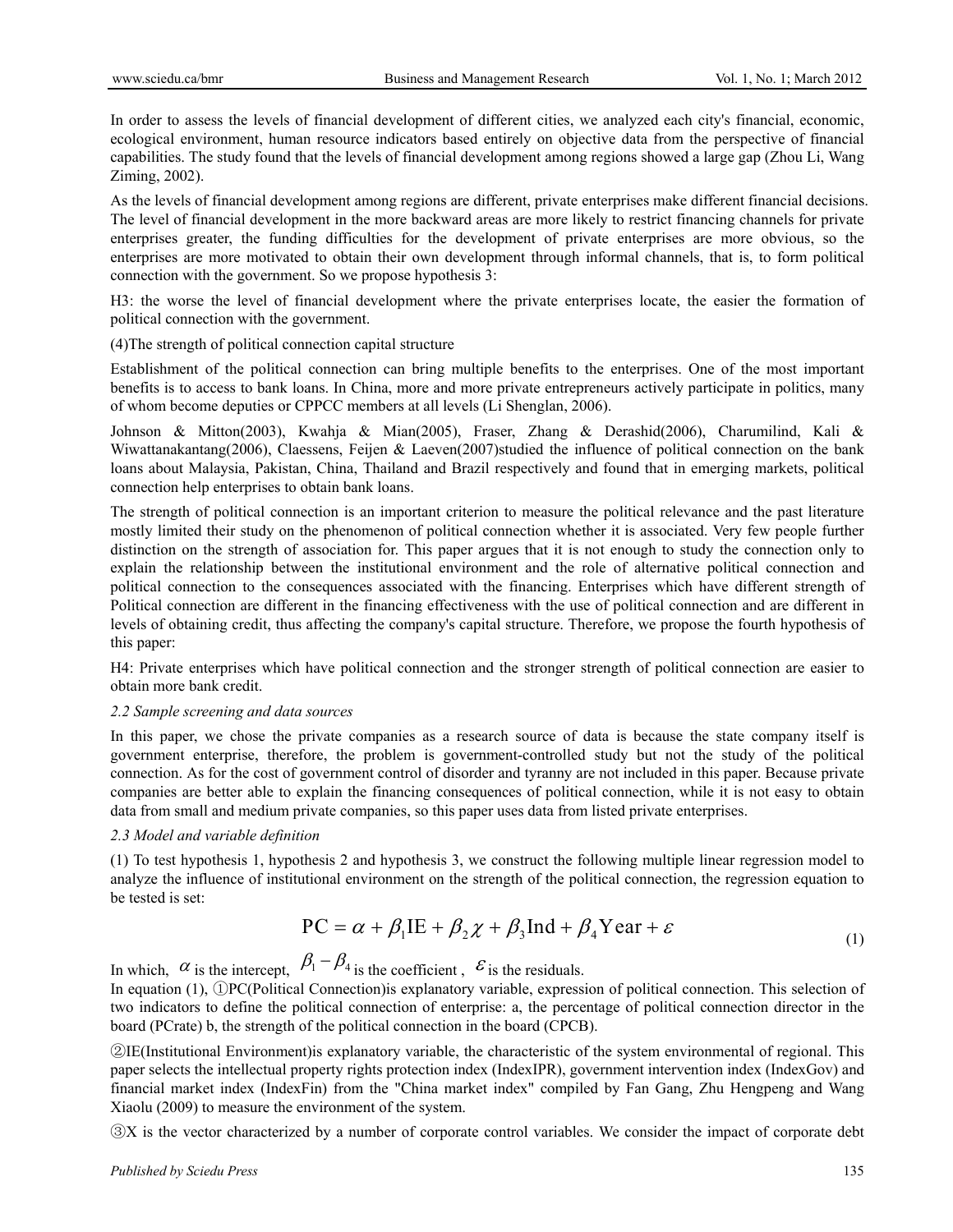financing has the following characteristic variables: fixed assets (Tangible), profitability (EBIT), firm size (Size) and growth opportunities (Growth).

(2) To test hypothesis 2, we construct the following multiple linear regression model to analyze the impact on capital structure by the strength of the political connection, the regression equation to be tested is set:

$$
CS = \alpha + \beta_1 PC + \beta_2 \chi + \beta_3 Ind + \beta_4 Year + \varepsilon
$$
\n(2)

In equation (2), CS (Capital Structure) is explanatory variable, expression of the capital structure of private enterprises. In the paper, capital structure is defined as the "Bank Credit Debt / Assets" (with formula), so the study excluded the impact of short-term borrowings and because long-term loans includes guaranteed loans, mortgage and credit loans, while collateral and secured loans themselves have little effect on corporate political connection. Credit loans are more sensitive affected by political connection.

# **3. Empirical results**

#### *3.1 Descriptive analysis*

#### (1) Descriptive statistics

Descriptive results showed that 46% of the enterprises possess political connection, the number of directors with political connection is about 8% of the total number of board, 5% of enterprises have strong political connection. The average age of chairmen was 50 years old, male chairmen of the sample enterprises accounted for the majority, about 95%. China's level of protection of property rights in all regions, the extent of government intervention and the level of financial development are indeed showing a greater difference, the average of the level of property rights protection is18.92, the mean of government intervention index is 9.15, the average of degree of development of financial markets index is 9.87. Average Fixed assets accounts for 28.26% of total assets, the average ratio of EBIT on total assets is 4.29%, the average size of enterprises is 21 and the average growth rate of enterprises is 19.32%. The average ratio of business credit loans on total assets is 7.26%. The following table is a description of the full sample results:

Table 3-1. Descriptive statistics of main variables

|                                         |       | N Min    | Max                           | Mean                 | Std.Dev.              |
|-----------------------------------------|-------|----------|-------------------------------|----------------------|-----------------------|
| <b>CPC</b>                              | 8530  |          | 1                             | .4576                | .4999                 |
| PCrate                                  | 8530  |          | .5556                         | .0776                | .0793                 |
| <b>CPCB</b>                             | 8530  |          | 1                             | .0530                | 2170                  |
| Age                                     | 85338 |          | 66                            |                      | 50.024313.7654        |
| Sex                                     | 8530  |          | 1                             | 0.9516 0.4579        |                       |
| Index IPR 8531.1800                     |       |          |                               |                      | 40.470018.922812.1739 |
| Index $Gov853.5000$                     |       |          |                               | 12.70009.1570 3.0949 |                       |
| IndexFin 8535.4700 12.01009.8731 1.5947 |       |          |                               |                      |                       |
| Tangible 853.0014                       |       |          | .6918                         | .2826                | .15384                |
| <b>EBIT</b>                             |       | 853-8585 | .1844                         | .0428                | 0902                  |
| Size                                    |       |          | 85319.204224.288420.9724.8546 |                      |                       |
| Growth                                  |       |          | 853-6983 2.9964 1932          |                      | .4248                 |
| CS                                      |       | 853.0002 | 3743                          | .0726                | .0532                 |

# (2) Pearson correlation test

Table 3-2 lists the results of relevant variables to the Pearson correlation test, CPC and IndexIPR, IndexFin, PCrate and IndexIPR, IndexFin are negative and significant correlation on the 1% level (bilateral), this is consistency with hypothesis 1 and 3 as expected, which indicates that the level of protection of property rights of China's different regions (IndexIPR) and financial development (IndexFin) are negative to the political connection and the strength of political connection. CPC, PCrate, CPCB and CS are positive and significant correlation on the 1% level (bilateral), which is fully consistent with hypothesis 4 as expected, shows that the political connection influences on the capital structure (CS), and has positive correlation.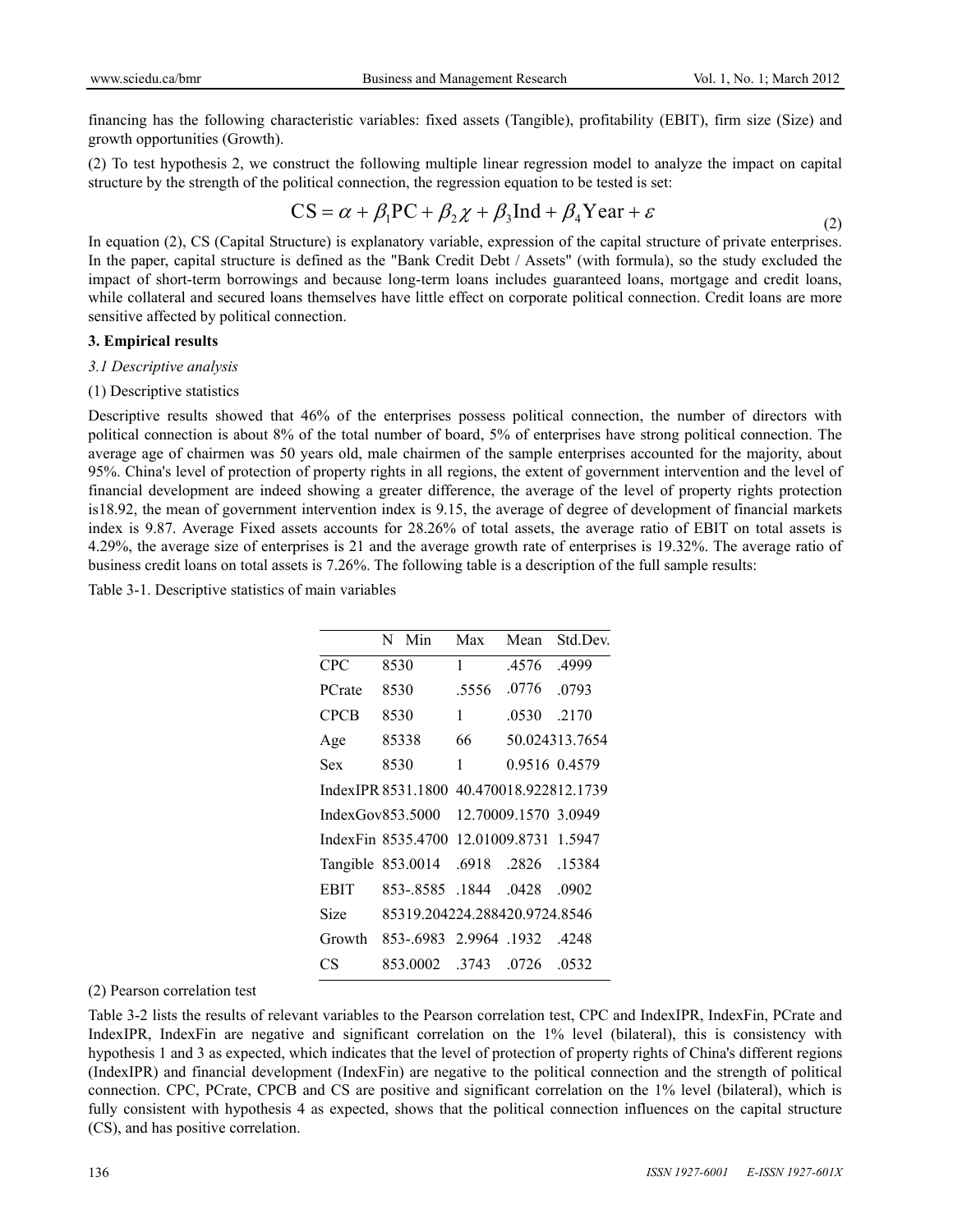# *3.2 The analysis of test results of multiple linear regression model*

## (1) Institutional environment and political connection inspection

For testing hypothesis1-3, we use OLS regression analysis. In order to avoid possible heteroscedasticity problem, the regression analysis of this paper uses White (1980) heteroscedasticity correction. In this paper, we test the impact of institutional environment on the political connection from three aspects of the CPC, PCrate, CPCB. The following table shows the regression results of different factors of the institutional environment affecting the political connection. From the table we find, IndexIPR and IndexFin have significant influence on corporate political connection (CPC, PCrate, CPCB), namely the worse of the level of protection of private listed property companies, the more backward of financial development, the easier the corporate to form political connection with the government, meanwhile, the greater proportion of the board of directors with political connection the corporate have and the stronger strength of political association. But IndexGov has little effect on the political connection, in other words, the degree of government intervention is not significant relevant to the political connection. Through the above regression analysis, we prove the hypothesis 1 and hypothesis 3 are correct. As control variables, the larger the scale, the greater the likelihood of the political connection, the greater the strength of its political relevance. Similarly, the higher the level of corporate profits, the stronger the economic strength, solvency is stronger and corporate is more likely to favor the government and easier to access to political connection

#### (2) The test of relations between political connection and capital structure

The following table is the test results of the impact of political connection on capital structure. From the table we find that corporate with the political background (CPC), the ratio of director of corporate political background (PCrate) and whether a company has a strong political background (CPCB) of the firm have different effects on capital structure, in which CPC and CPCB are even more significant and are significantly correlated at 10% level, PCrate is significantly correlated at the 5% level, that is, corporate with political connection has high credit debt level and the stronger of the strength of political connection, the higher the level of corporate debt. This is consistent with previous findings, namely political connection is conducive to private enterprises to obtain bank loans and access to a higher amount of bank loans. This proves hypothesis 4, in other words, to the same conditions of other business, private enterprises with political connection and the stronger of the strength of political connection have high debt ratios. As control variables , Tangible, EBIT, Size, Growth and capital structure are positively correlated, that is, the better operating results, the larger the size, the large the fixed assets and the higher the growth rate of enterprises have high debt levels. As industry characteristics, the mature industrial of stable market and high-tech companies are more likely to increase the proportion of debt. As business development cycle, mature companies have high debt ratio.

## **4. Conclusions and Implications**

This paper makes a combination of institutional environment, political connection and the capital structure of private enterprises to analyze the intrinsic link between the three. We chose China's Shanghai and Shenzhen Stock Exchange of private companies in 1998-2007 as research samples, define the institutional environment by the level of IPR protection, the degree of government intervention and the level of financial markets which also are used to analyze the impact on corporate political connection; determine the corporate political connection by whether the chairman of these companies have the political background, the proportion of the directors of enterprises with political background and enterprises have strong political background. In addition, the paper determines its impact on corporate capital structure through descriptive statistics, Pearson correlation test and OLS regression analysis. Empirical results show that: the level of protection of private property where listed companies locate and financial development is significantly negatively correlated with the political connection and the strength of political connection, suggesting that the worse the level of protection of property rights, the more backward of the finance development, enterprises are easier to form political connection with the government. However, the impact of the extent of government intervention on political connection is not significant. Additionally, as for the research on the relationship between political connection and the capital structure, chairman with the political background, the higher the proportion of directors and the stronger the political background, enterprises are more easily to obtain bank credit, which is reflected from the results of enterprises financing --the capital structure.

The results of this study mean: firstly, in the case of China's market system not perfect, the lower the level of protection of property rights index and financial development index, private enterprises have the higher level of political connection; Secondly, these enterprises improve their level of bank credit and optimize their capital structure through establishing political connection, showing that political connection has a positive and effective role in promoting the development of enterprises. But we also have to see its defects, first of all, enterprises wishing to obtain bank loans through the political connection should increase the capital investment related to the political connection, thereby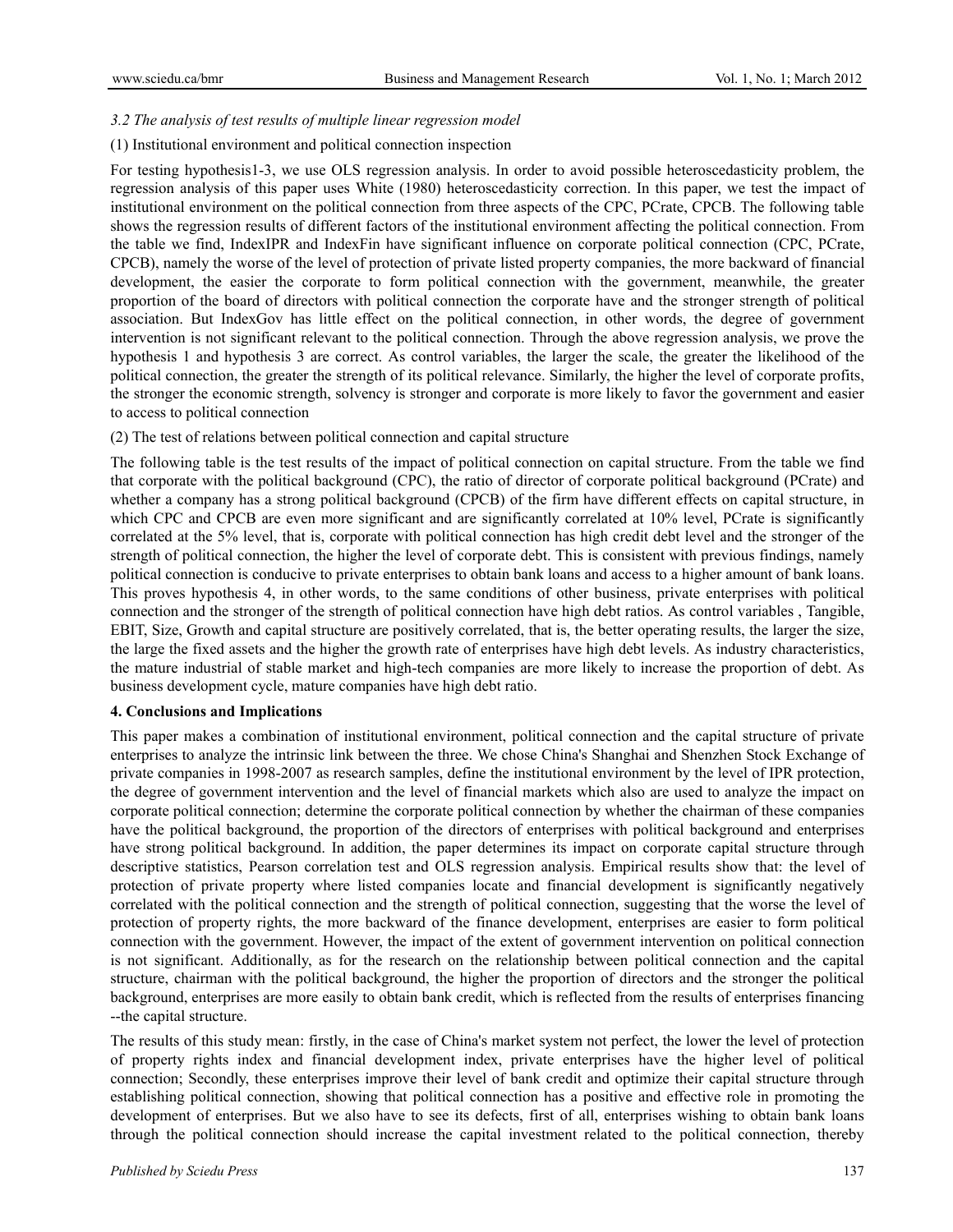enhancing the enterprise's cost of capital, raising the level of debt which will increase the company's financial risk. In addition, the company seeking too much internal political connection will inevitably lead to government "rent-seeking" behavior. The major damage of "rent-seeking" is production operators have no motivation to improve economic efficiency, easily lead to a lot of the economic resources spending on the search of rent activities, corruption and sectarian activities will increase the transaction costs in the economy, which is an important source lead to many failure of government interference.

Therefore, strengthen the corporate property rights protection, strengthen government supervision, and promote the development of financial market are also important for the growth of private enterprises and the development of national economic.

# **Acknowledgement**

Fund item: the specific topics of livelihood research of the development of Social Science, Hebei Province, 2011(item number: 201101392) "the finance innovative research of private corporate on the perspective of institutional environment"; planning issues of philosophy and social sciences of Baoding: the financing study of small and medium enterprises based on the regional economy.

# **References**

Duan, Hongbo, Han, Xiaojie & Yang, H. (2009). An Analysis of Causes for SMEs Financing Difficulty. *International Journal of Business and Management.* vol. 4, No. 6, June 2009.

Faccio, M. (2006). Politically Connected Firms. *American Economic Review,* 2006, 96(1).

Faccio, M., J. McConnell, & R. Masulis. (2006). Political Connection and Corporate Bailouts. *Journal of Finance.* 2006, 61(6).

Faccio, M. (2010). Differences between Politically Connected and Nonconnected Firms: Across-Country Analysis. *Financial Management.* 2010, 65(9).

Fishman, R. (2002). Estimating the Value of Political Connection. *American Economic Review.* 2002, (91).

Hu, Xuyang. (2006). Political status of private entrepreneurs and the financing facilitate of private enterprises – taking zhejiang top private for example. *Management World*, 2006, (5).

Hu, Xuyang, Shi, Jinchuan. (2008). Political resources and diversification in investment of private enterprises - With China's top 500 private enterprise as an example. *China Industrial Economy*. 2008,(4).

Johnson, S., & T. Mitton. (2003). Cronyism and Capital Controls: Evidence from Malaysia. *Journal of Financial Economics.* 2003, (67).

Khanna, T.and K. Palepu. (2000). The Future of Business Groups in Emerging Markets: Long- run Evidence from Chile. *Academy of Management Journal.* 2000, 43(3).

Li, Sihai. (2010). Institutional environment, political connection and corporate donations. *China Accounting Review.*  2010,(6).

Pan, Yue, Dai, Yiyi, Wu, Chaopeng etc. (2009). Social capital, political connection and corporate investment decisions. *Economic Research*. 2009,(11).

Sun, Zheng, Liu, Fengwei, L,i Zengquan. (2005). The degree of marketization, government intervention and corporate debt maturity structure - from the evidence of Chinese Listed Companies. *Economic Research*. 2005,(5).

TIAN, Zhilong, Gao, Yongqiang, Wei, Wu. (2003). Chinese corporate political strategies and behavior research. *Management World.* 2003,(12).

Wang, Wei, Shi, Jinchuan. (2005). Barriers to entry and growth of private enterprise - Geely Group Case Study. *Management World*. 2005,(7).

Wei, Wu, TIAN, Zhilong, Liu, Jing. (2004). The research of political connection in our business activities. *China Industrial Economy*. 2004, (4).

Wu, Wenfeng, Wu, Chongfeng, Liu, Xiaowei. (2008). The government background of executives in China's private listed enterprise and value of the enterprise. *Economic Research,* 2008,(7).

Xiaojie. Han, Hong. Duan. (2011). Based on the listed company's financial risks in hebei empirical research. *E -Business and E -Government (ICEE),* 2011 Shanghai, China. http://dx.doi.org/10.1109/ICEBEG.2011.5881286

Yu, Minggui, Pan, Hongbo. (2008). Political connection, institutional environment and bank loans of private enterprises. *Management World.* 2008, (8).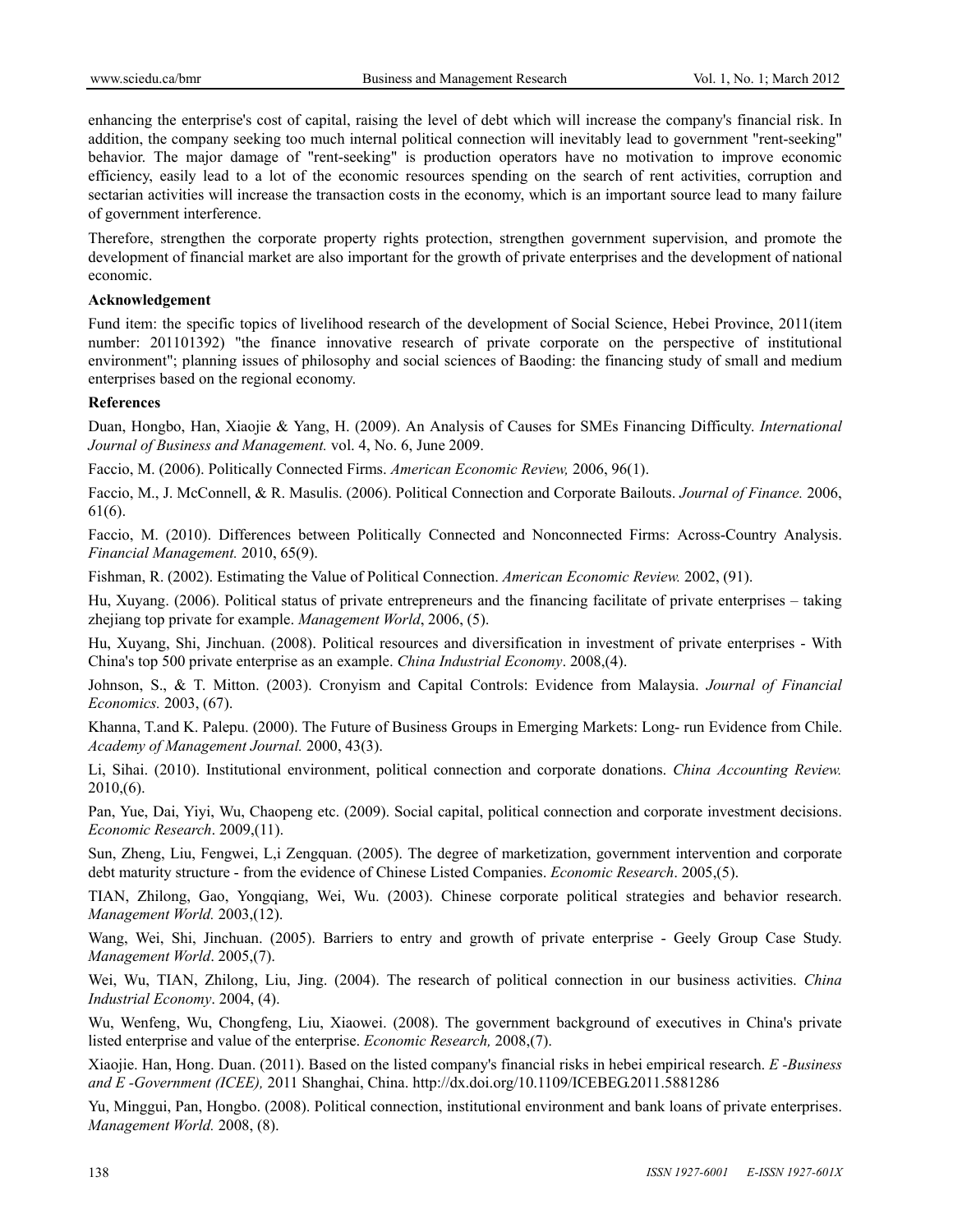# Table 3-1 Variable definition

| Variables                                        | Abbreviated | Definition                                                                         |  |  |  |  |
|--------------------------------------------------|-------------|------------------------------------------------------------------------------------|--|--|--|--|
| Chairman of political                            | <b>CPC</b>  | Dummy variables, chairman of political connection is 1, 0                          |  |  |  |  |
| connection                                       |             | otherwise                                                                          |  |  |  |  |
| The proportion of                                | PCrate      | The number of directors of political connection / board                            |  |  |  |  |
| politically connected                            |             | size                                                                               |  |  |  |  |
| directors                                        |             |                                                                                    |  |  |  |  |
| The Board of strong<br>political connection      | <b>CPCB</b> |                                                                                    |  |  |  |  |
|                                                  |             | Dummy variables, when the chairman is of political                                 |  |  |  |  |
|                                                  |             | connection and the board number is greater than 2 to 1,<br>otherwise 0             |  |  |  |  |
| The age of chairman<br>The gender of Chairman    | Age         |                                                                                    |  |  |  |  |
|                                                  | <b>Sex</b>  | The age of chairman                                                                |  |  |  |  |
| Intellectual property rights<br>protection index |             | If the gender of chairman is male, take 1; otherwise 0                             |  |  |  |  |
| Government intervention                          | IndexIPR    |                                                                                    |  |  |  |  |
| index                                            |             | The greater the index, the higher the level of intellectual<br>property protection |  |  |  |  |
| Financial market index                           | IndexGov    | The greater the index, the less government intervention                            |  |  |  |  |
|                                                  |             |                                                                                    |  |  |  |  |
| <b>Fixed assets</b>                              | IndexFin    | The greater the index, the higher level of financial                               |  |  |  |  |
| Profitability                                    |             | marketization                                                                      |  |  |  |  |
| Firm size                                        | Tangible    | Net value of fixed assets/total assets                                             |  |  |  |  |
| Growth opportunities                             | <b>EBIT</b> | EBIT / total assets                                                                |  |  |  |  |
|                                                  | <b>Size</b> | Natural logarithm of total assets                                                  |  |  |  |  |
|                                                  | Growth      | (the main business income of the current year minus the                            |  |  |  |  |
| Capital Structure                                |             | main business income before) / the main business income                            |  |  |  |  |
| Industry                                         |             | before                                                                             |  |  |  |  |
| Year                                             | CS          | Credit loans / total assets                                                        |  |  |  |  |
|                                                  | Ind         | In the industry takes 1, otherwise 0                                               |  |  |  |  |
|                                                  | Year        | In 1998 as the base year, set nine year dummies                                    |  |  |  |  |

## Table 3-2 Pearson correlation test

|             | <b>CPC</b> | PCrate       |          |          | CPCB IndexIPR IndexGov IndexFin Tangible |         |          | EBIT     | Growth Size |      | <b>CS</b> |
|-------------|------------|--------------|----------|----------|------------------------------------------|---------|----------|----------|-------------|------|-----------|
| <b>CPC</b>  |            |              |          |          |                                          |         |          |          |             |      |           |
| PCrate      | $.703**$   | $\mathbf{1}$ |          |          |                                          |         |          |          |             |      |           |
| <b>CPCB</b> | $.246**$   | $.616**$     |          |          |                                          |         |          |          |             |      |           |
| IndexIPR    | $-.232**$  | $-.130*$     | $-.077$  |          |                                          |         |          |          |             |      |           |
| IndexGov    | $-.091$    | $-.048$      | $-.027$  | $.856**$ |                                          |         |          |          |             |      |           |
| IndexFin    | $-323**$   | $-235**$     | $-.085$  | $.834**$ | 729**                                    |         |          |          |             |      |           |
| Tangible    | .062       | $.141*$      | $.252**$ | $-.035$  | $-.070$                                  | $-.003$ |          |          |             |      |           |
| <b>EBIT</b> | $-.090$    | $-318**$     | $-193**$ | .074     | .042                                     | .028    | $-.058$  |          |             |      |           |
| Growth      | $-.027$    | $-.083$      | $-.066$  | .051     | $-.008$                                  | $-.005$ | $-.109$  | .115     |             |      |           |
| <b>Size</b> | .049       | .046         | $-.008$  | $-.002$  | $-.065$                                  | .017    | $-.059$  | .072     | .006        | -1   |           |
| CS          | $.429**$   | $.823**$     | $774**$  | .035     | .050                                     | .039    | $.212**$ | $-353**$ | $-.093$     | .039 |           |

Note: \*\* indicate that it is significantly correlated at the 0.01 level (bilateral);\* indicate that it is significantly correlated at the 0.05 level (bilateral)